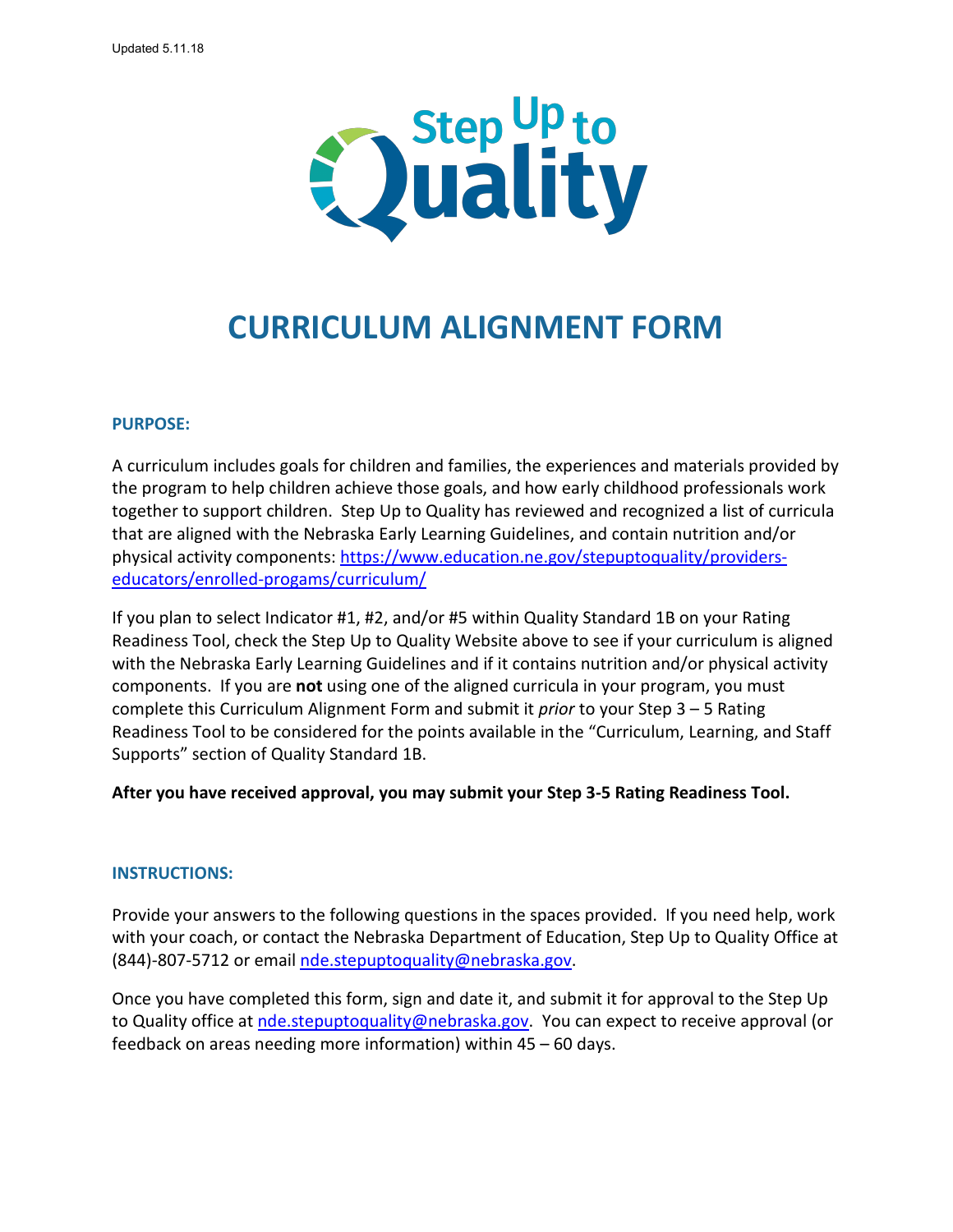**Please explain how your curriculum is play-oriented, age-appropriate, and includes active involvement with people and materials. (***Be sure your description reflects each age level you serve***):**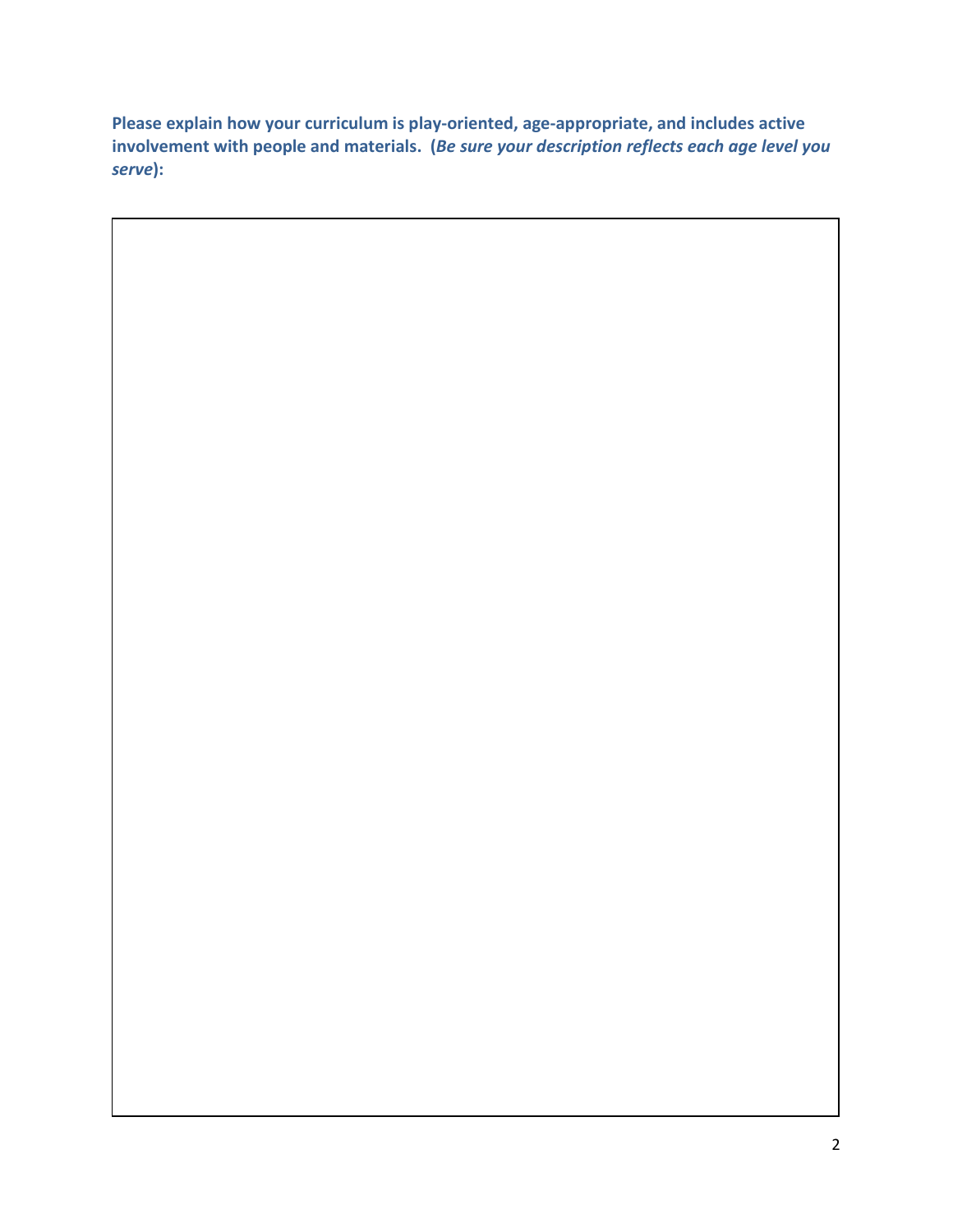**Please explain in the space provided below**:

- **1) How you have been trained/familiarized on the use and application of a curriculum in an early childhood setting, and how you have trained your staff, substitutes, etc. on its use;**
- 2) **How you plan to refine and adapt your curriculum to meet the needs of the children in your program**.

(Examples):

- 1) "I had a curriculum class in college…"; "We had a staff in-service training session on applying the curriculum …"; "I attended a "Curriculum 101" training…"; "When we hire substitutes, we train them on the curriculum as part of their initial orientation training…"
- 2) "I pair children on different levels in order to help a child who may be struggling in certain areas…"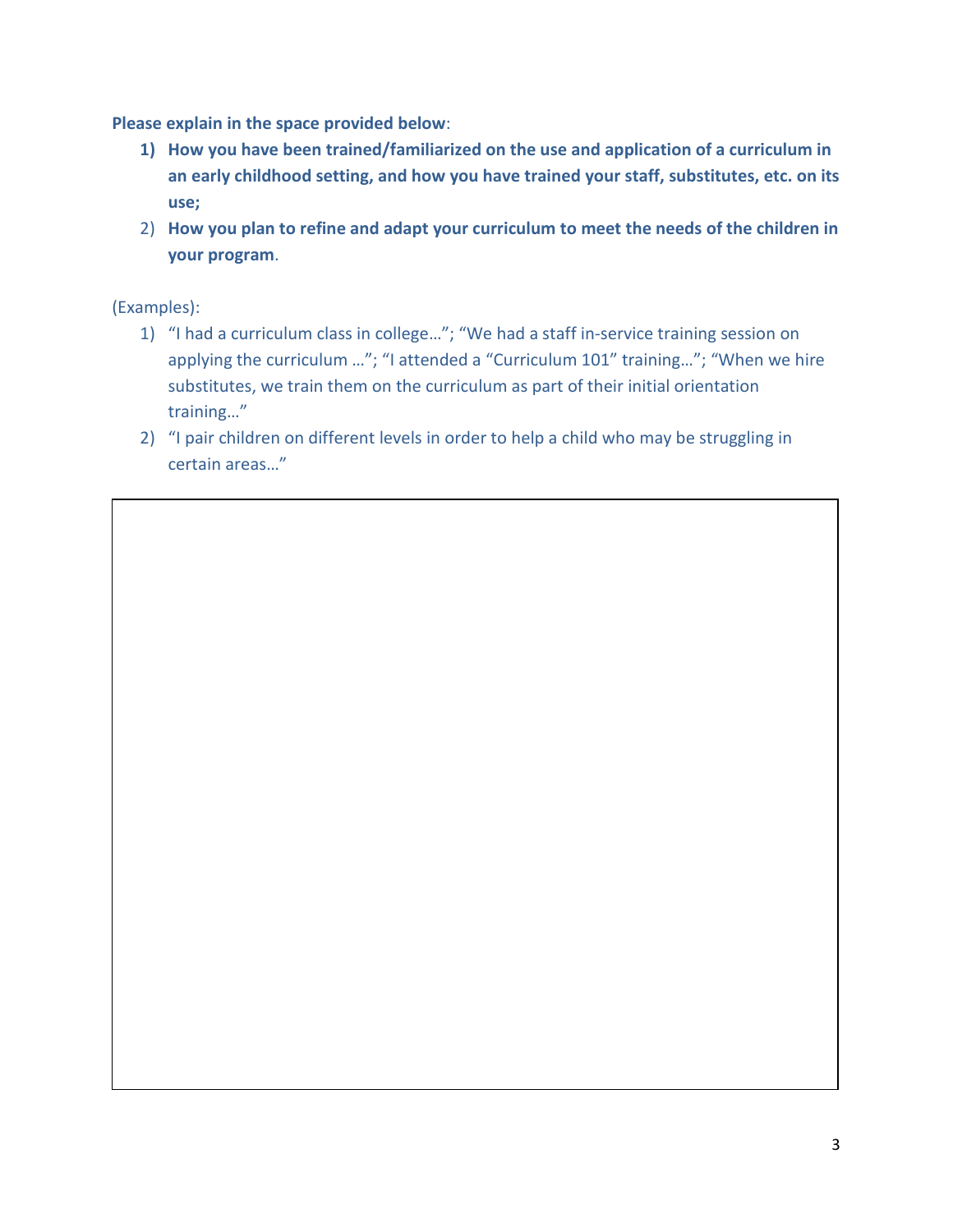## **ALIGNMENT WITH THE NEBRASKA EARLY LEARNING GUIDELINES**

Alignment of your curriculum with the Nebraska Early Learning Guidelines helps ensure that all children receive developmentally appropriate instruction. The Nebraska Early Learning Guidelines [\(https://www.education.ne.gov/oec/elg.html\)](https://www.education.ne.gov/oec/elg.html) are based on research and evidence about child development and practices that result in the best outcomes for young children. The Guidelines provide information related to seven domains or areas of learning and development:

- Social and Emotional Development
- Approaches to Learning
- Health & Physical Development
- Language and Literacy Development
- Mathematics
- Science
- Creative Arts

**In the following sections, describe how your curriculum aligns with all of the domains in the Early Learning Guidelines. If you enroll infants (birth -18 mos.) and toddlers (18-36 mos.), include the Birth to Three Early Learning Guidelines. Explain the role of the lead teacher/caregiver regarding the child's learning and development in each section.**

**SOCIAL AND EMOTIONAL DEVELOPMENT**: (social relationships, sense of self, self-regulation, selfconcept for 3 -5, self-control for 3 - 5, cooperation for 3 - 5, knowledge of families and communities for  $3 - 5$ )

Infants (non-mobile):

Infants (mobile):

Toddlers: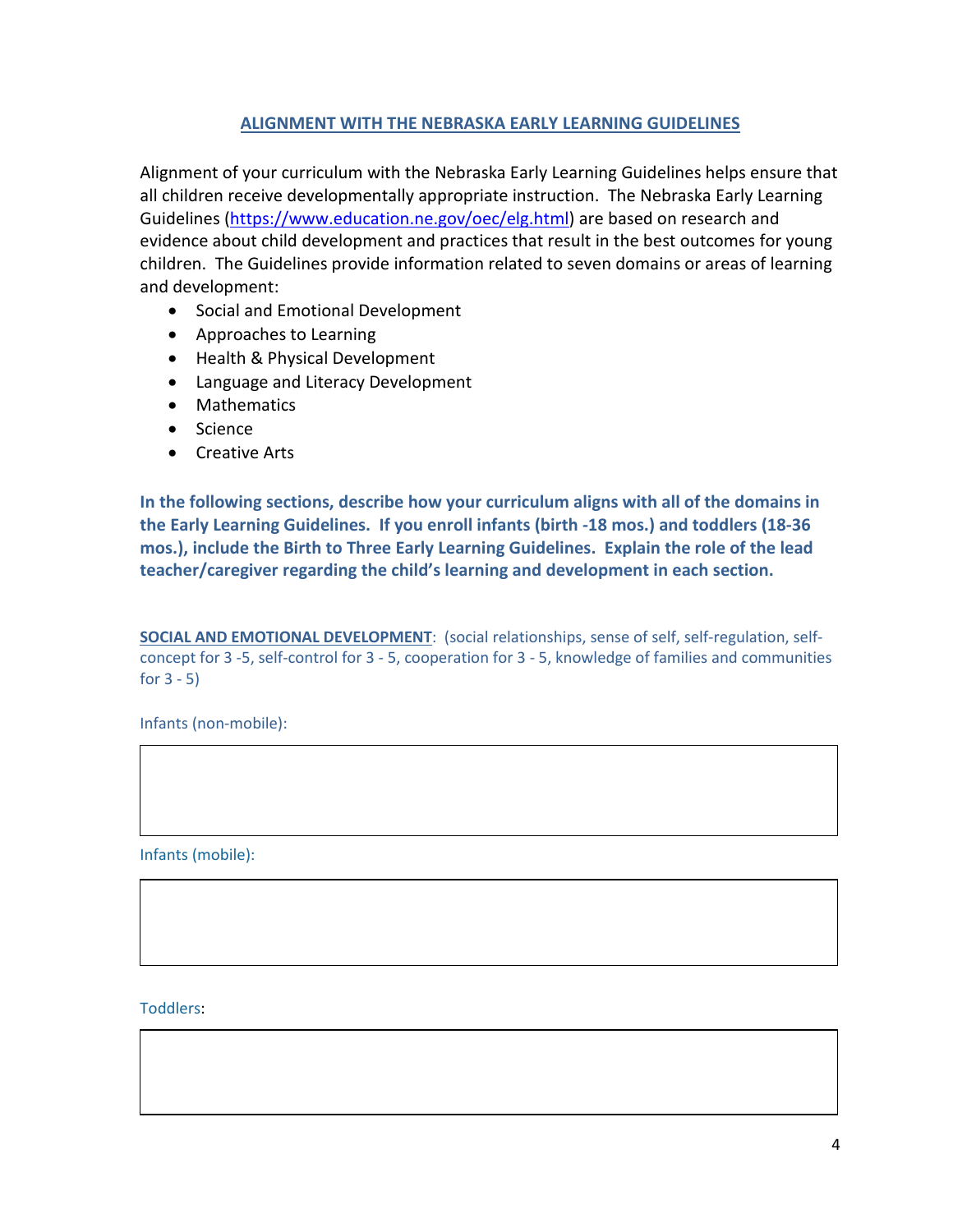Preschool  $(3 - 5)$ :

**APPROACHES TO LEARNING:** (initiative and curiosity, sensory exploration and problem solving for birth  $-3$ , reasoning and problem solving for  $3 - 5$ )

Infants (non-mobile):

Infants (mobile):

Toddlers:

Preschool (3 - 5):

**HEALTH AND PHYSICAL DEVELOPMENT:** (fine/small motor skills, gross/large motor skills, health behaviors and practices for birth – 3, health status and practices for 3 – 5, nutrition, self-help skills)

Infants (non-mobile):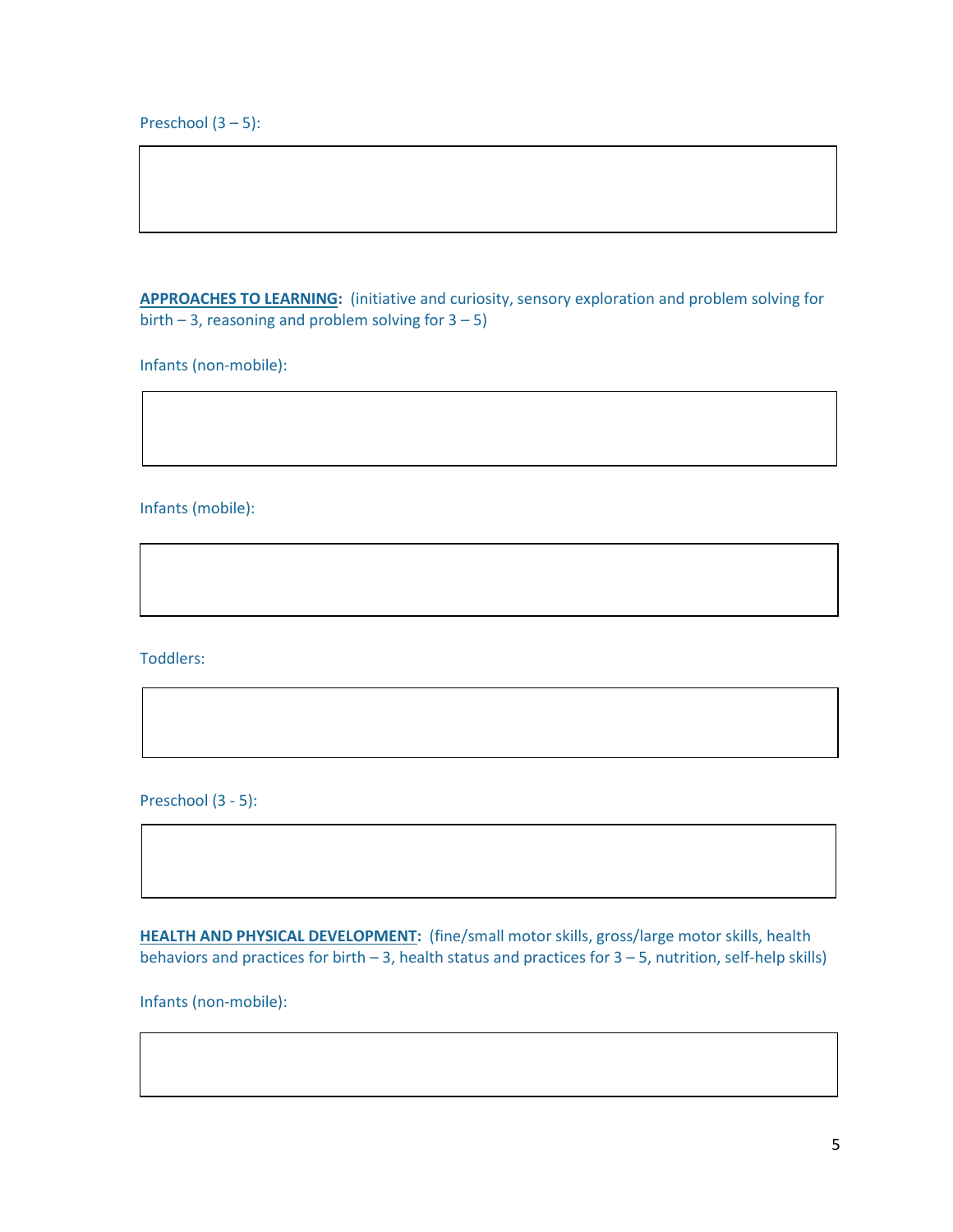Infants (mobile):

Toddlers:

Preschool  $(3 - 5)$ :

**LANGUAGE AND LITERACY DEVELOPMENT**: (listening and understanding, speaking and communicating, phonological awareness for 3 – 5, book knowledge and appreciation, print awareness, early writing and alphabet knowledge for birth  $-3$ )

Infants (non-mobile):

Infants (mobile):

Toddlers:

Preschool (3- 5):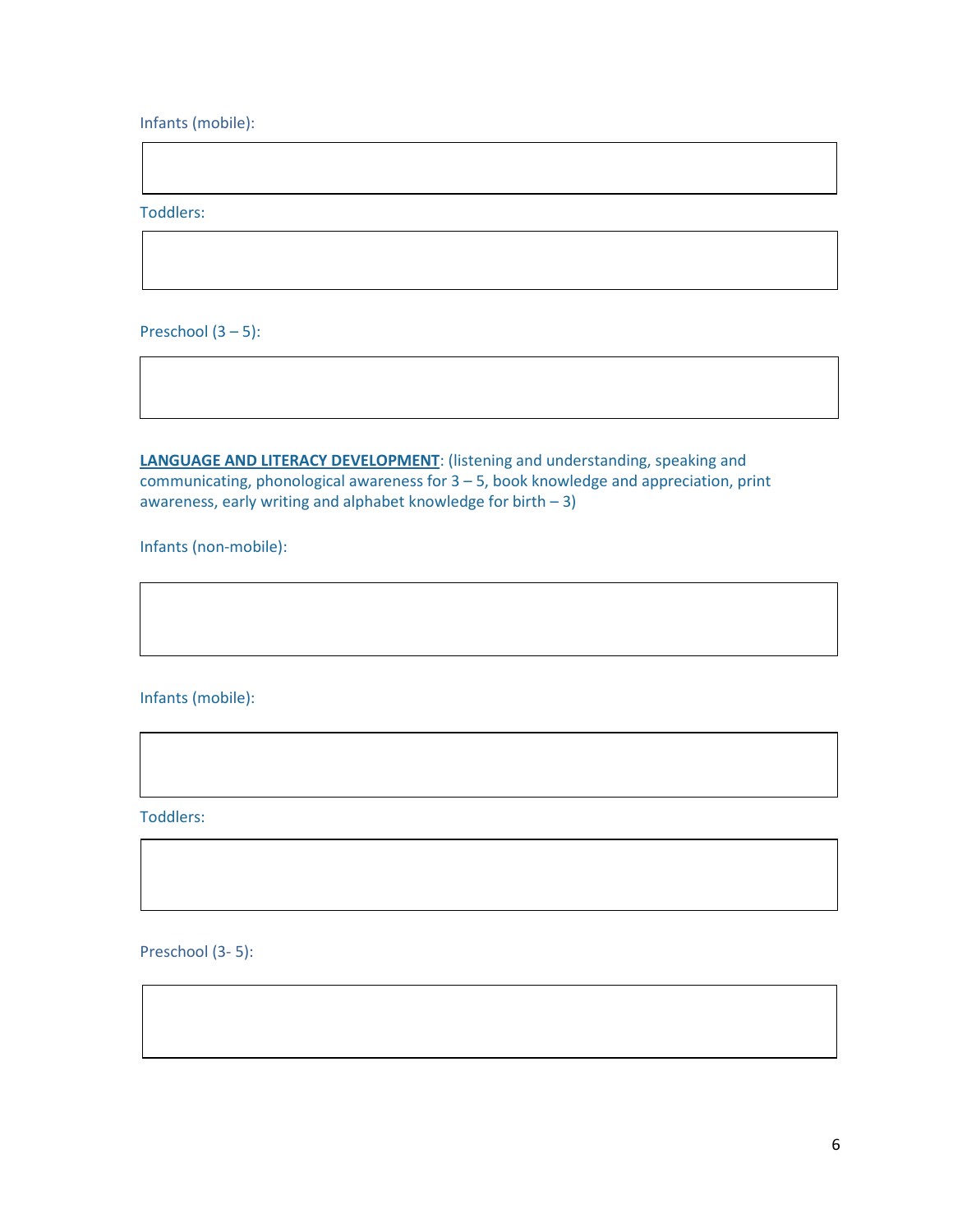**MATHEMATICS:** (numbers and operations, spatial sense for birth – 3, geometry and spatial sense for 3 – 5, patterns and measurement)

Infants (non-mobile):

Infants (mobile):

Toddlers:

Preschool (3 – 5):

**SCIENCE:** (scientific skills and methods, scientific knowledge)

Infants (non-mobile):

Infants (mobile):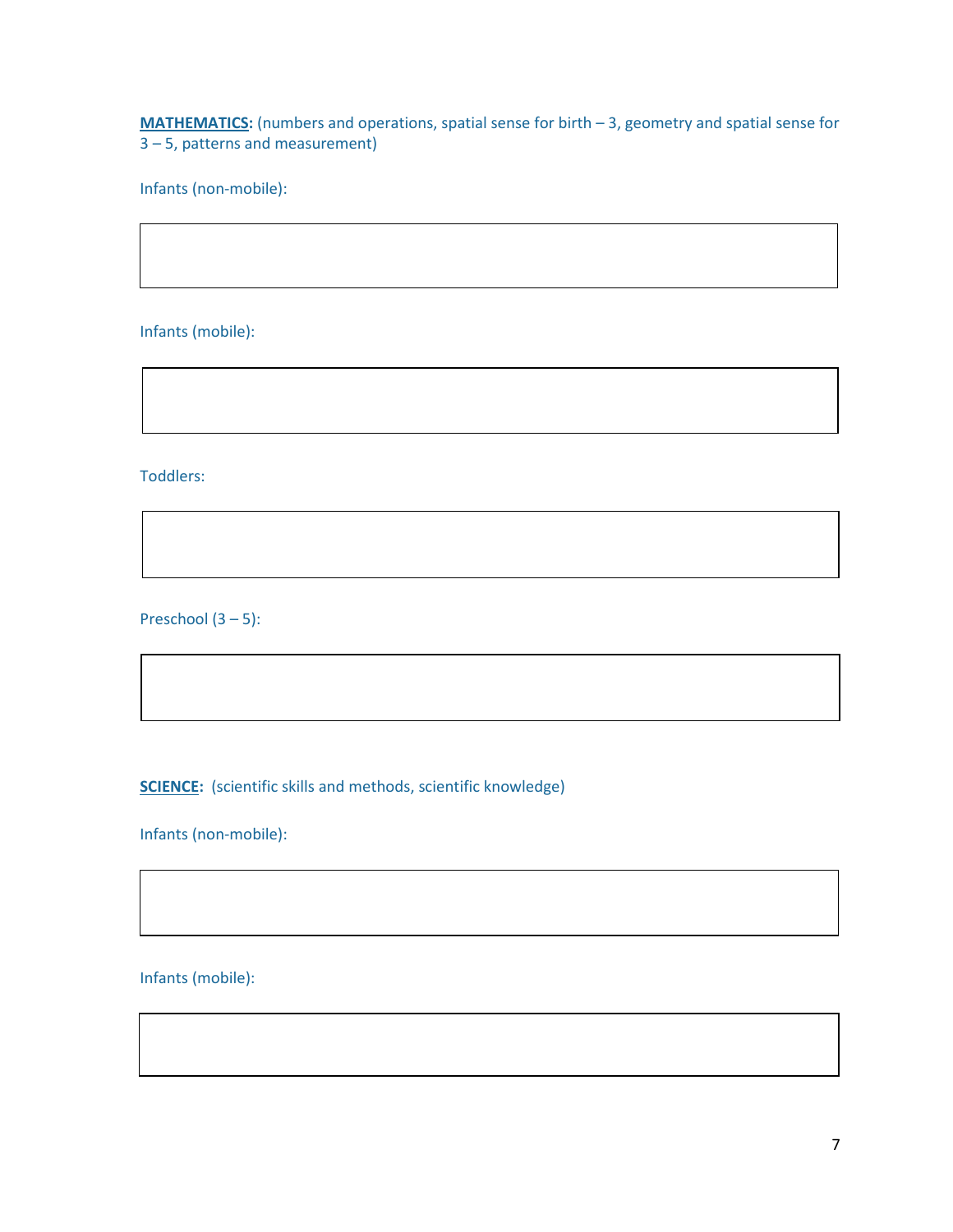## Toddlers:

Preschool (3 – 5):

**CREATIVE ARTS:** (music, art, movement, dramatic play)

Infants (non-mobile):

Infants (mobile):

Toddlers:

Preschool  $(3 - 5)$ :